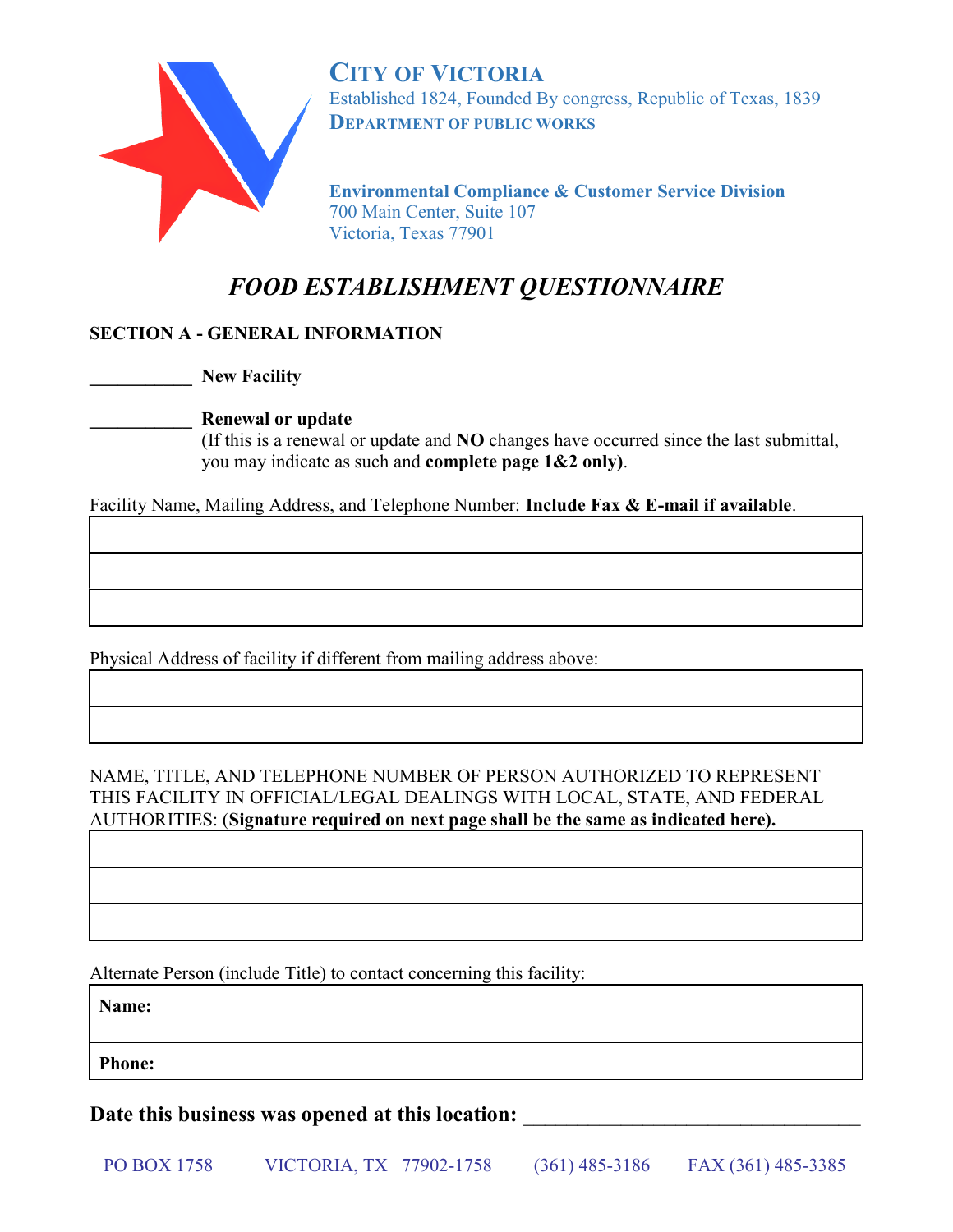### Identify the Owner of Building if Other Than Occupant:

### Name:

### Address and Phone Number:

#### \*\*\*\*\*NOTE TO SIGNING OFFICIAL\*\*\*\*\*

In accordance with Title 40 of the Code of Federal Regulations Part 403, Section 403.14, information and data provided in this questionnaire/application which identifies the nature and frequency of discharge shall be available to the public without restriction. Requests for confidential treatment of other information shall be governed by procedures specified in 40CFR Part 2. Should a discharge permit be required for your facility, the information in this questionnaire/application will be used to issue such.

This is to be signed by an authorized official of your facility after completion of this form and review of the information by the signing official. (owner, director, manager)

#### The following statement is required in 40Code of Federal Regulations, Part  $403.6(a)(2)(ii)$ .

"I certify under penalty of law that this document and all attachments were prepared under my direction or supervision in accordance with a system designed to assure that qualified personnel properly gather and evaluate the information submitted. Based on my inquiry of the person or persons who manage the system, or those persons directly responsible for gathering the information, the information submitted is, to the best of my knowledge and belief, true, accurate, and complete. I am aware that there are significant penalties for submitting false information, including the possibility of fine and imprisonment for knowing violations. \*\*\*Same as noted on first page\*\*\*

### SIGNATURE OF AUTHORIZED OFFICIAL:

PRINT NAME OF SIGNING OFFICIAL:

DATE:

Name and phone number of Local Facility Manager if Different from Authorized Official:

Name and phone number of Assistant Manager to Contact Concerning This Facility: